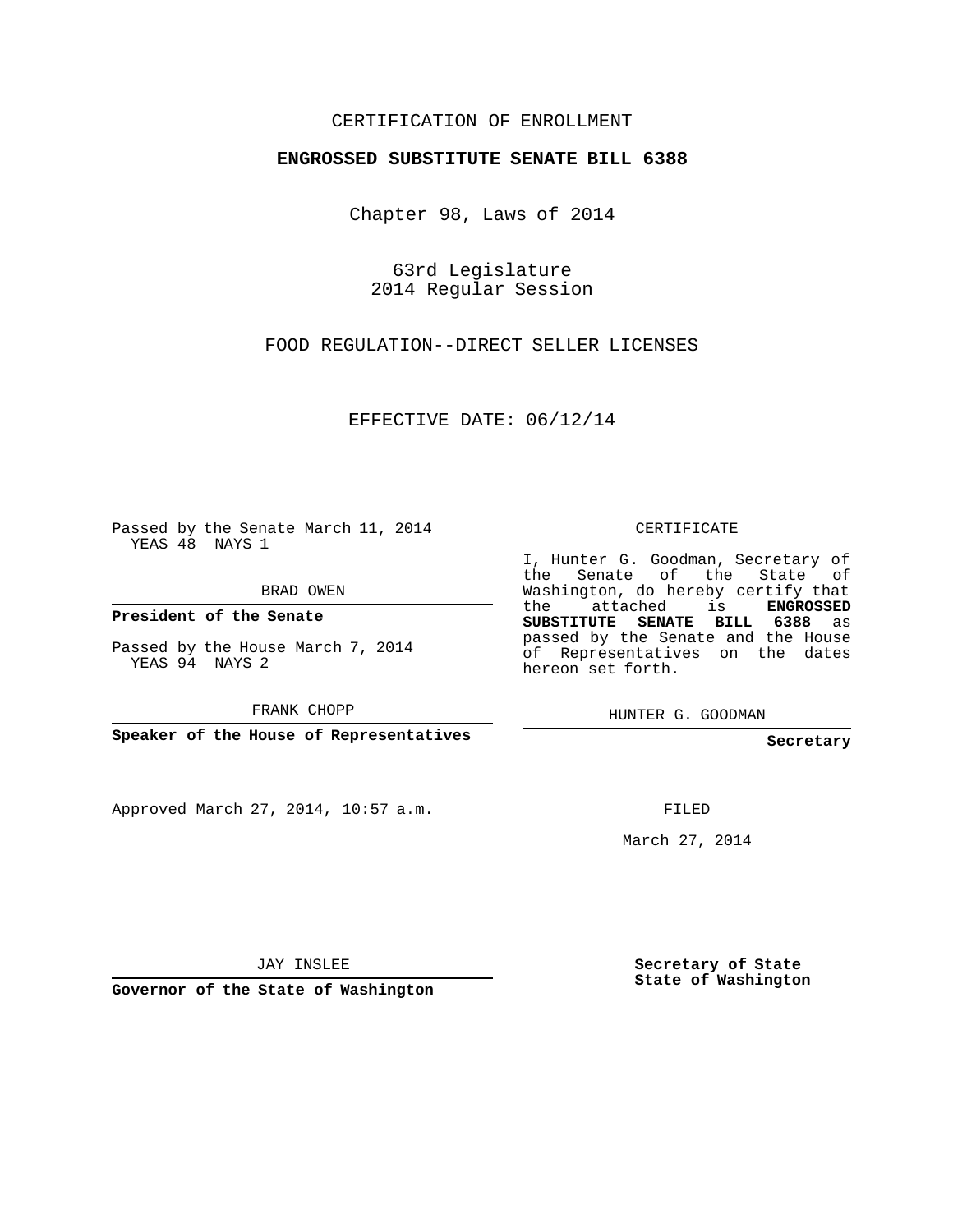## **ENGROSSED SUBSTITUTE SENATE BILL 6388** \_\_\_\_\_\_\_\_\_\_\_\_\_\_\_\_\_\_\_\_\_\_\_\_\_\_\_\_\_\_\_\_\_\_\_\_\_\_\_\_\_\_\_\_\_

\_\_\_\_\_\_\_\_\_\_\_\_\_\_\_\_\_\_\_\_\_\_\_\_\_\_\_\_\_\_\_\_\_\_\_\_\_\_\_\_\_\_\_\_\_

AS AMENDED BY THE HOUSE

Passed Legislature - 2014 Regular Session

**State of Washington 63rd Legislature 2014 Regular Session By** Senate Ways & Means (originally sponsored by Senator Padden) READ FIRST TIME 02/11/14.

 AN ACT Relating to pass-through food distributors; amending RCW 69.07.120; adding a new section to chapter 69.04 RCW; and creating a new section.

BE IT ENACTED BY THE LEGISLATURE OF THE STATE OF WASHINGTON:

 NEW SECTION. **Sec. 1.** The legislature finds that the availability of affordable, fresh, and nourishing foods is essential for individuals to maintain a healthy lifestyle. The legislature also finds that new methods of purchasing and delivering fresh, nourishing foods are emerging and lowering the costs of these foods. The legislature further finds that some of the new business models for purchasing and delivering fresh, nourishing foods are being inappropriately classified as food service establishments. Therefore, it is the intent of the legislature to establish a direct seller license for businesses that sell and collect payment only through a web site for prepackaged foods obtained from a food processor either licensed or inspected, or both, by a state or federal regulatory agency and that deliver the food directly to consumers without any interim storage.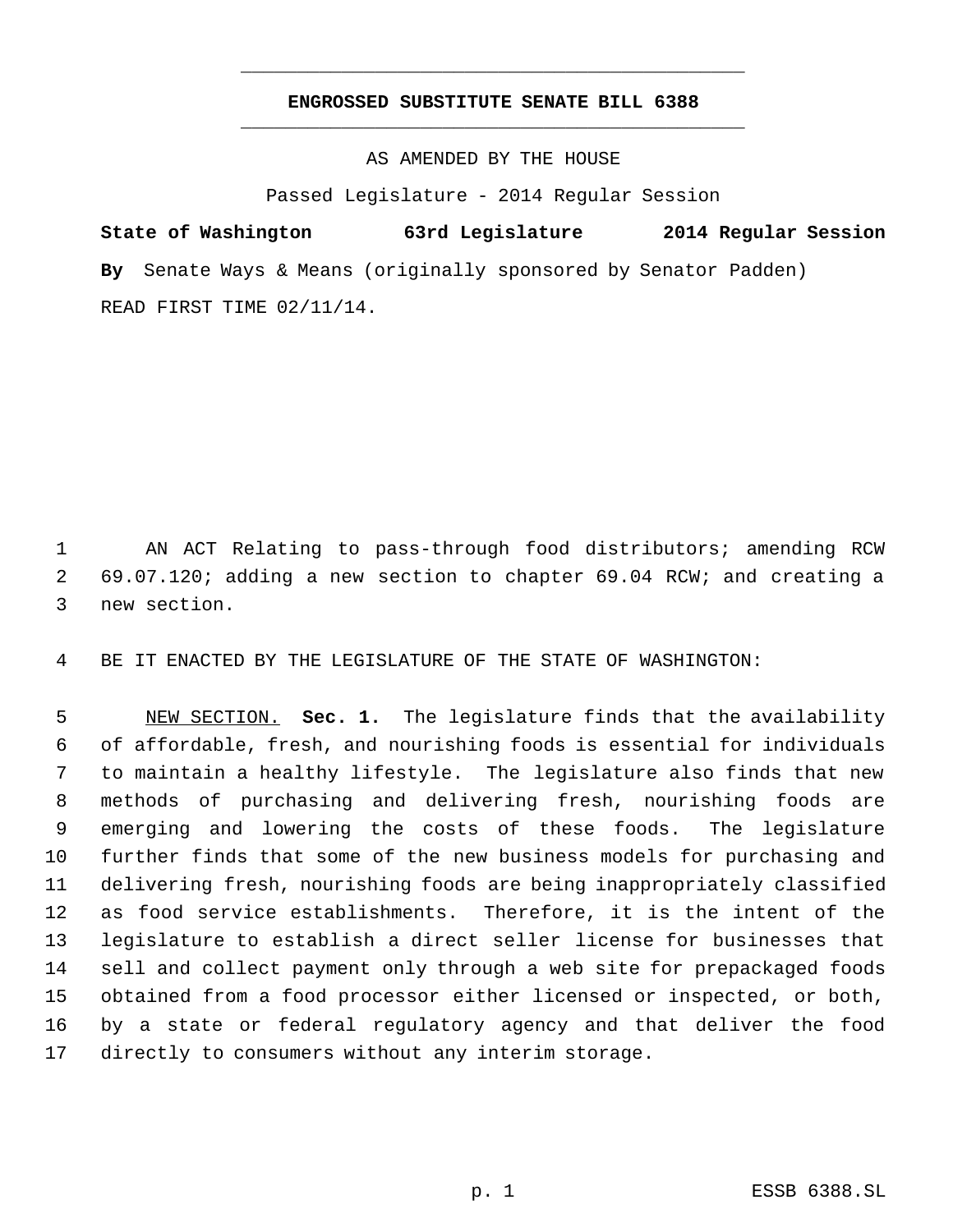NEW SECTION. **Sec. 2.** A new section is added to chapter 69.04 RCW to read as follows:

 (1) The department shall issue a license to operate as a direct seller to any entity that:

 (a) Submits a completed application on forms approved by the department;

 (b) Provides the department with a list of all leased, rented, or owned vehicles, other than vehicles that are rented for less than 9 forty-five days, used by the applicant's business to deliver food;

 (c) Maintains all records of vehicles that are rented for less than forty-five days for at least twelve months following the termination of the rental period;

 (d) Maintains food temperature logs or uses a device to monitor the temperature of the packages in real time for all food while in transport; and

(e) Submits all appropriate fees to the department.

 (2) The department shall develop, by rule, an annual license and renewal fee to defray the costs of administering the licensing and inspection program created by this section. All moneys received by the department under the provisions of this section must be paid into the food processing inspection account created in RCW 69.07.120 and must be used solely to carry out the provisions of this section.

 (3)(a) A licensed direct seller is required to protect food from contamination while in transport. Food must be transported under conditions that protect food against physical, chemical, and microbial contamination, as well as against deterioration of the food and its container.

 (b) Compliance with this subsection (3) requires, but is not limited to, the separation of raw materials in such a fashion that they avoid cross-contamination of other food products, particularly ready- to-eat food. An example of this principle includes ensuring that, during the transport of raw fish and seafood, meat, poultry, or other food which inherently contains pathogenic and spoilage microorganisms, soil, or other foreign material, the raw materials may not come into direct contact with other food in the same container or in any other cross-contaminating circumstance.

 (4) In the event of a food recall or when required by the department, a federal, state, or local health authority in response to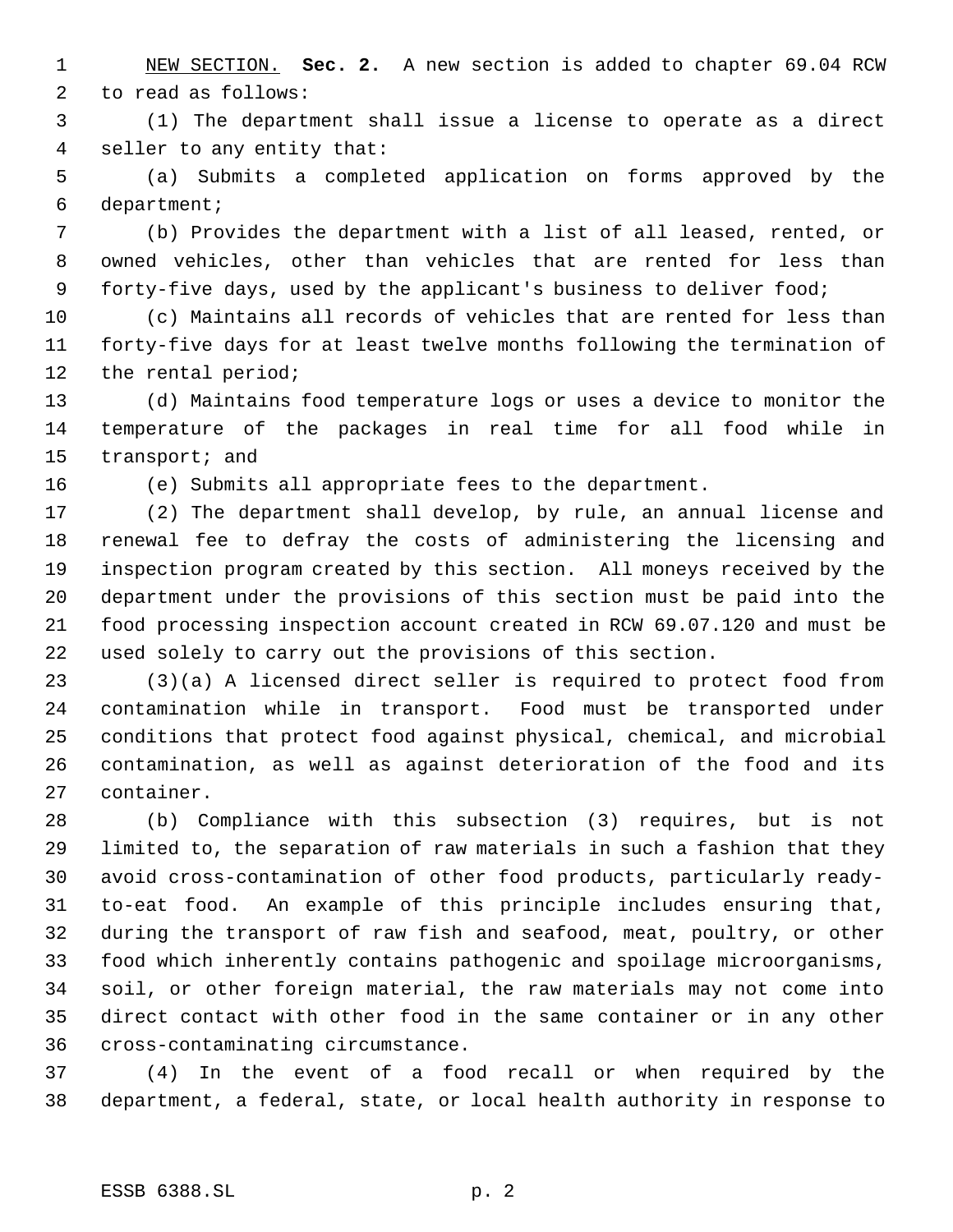a food borne illness outbreak, a licensed direct seller shall use its client listserv to notify customers of the recall and any other relevant information.

(5) In the implementation of this section, the department shall:

 (a) Conduct inspections of vehicles, food handling areas, refrigeration equipment, and product packaging used by a licensed direct seller;

 (b) Conduct audits of temperature logs and other food handling records as appropriate;

 (c) Investigate any complaints against a licensed direct seller for 11 the failure to maintain food safety; and

 (d) Adopt rules, in consultation with the department of health and local health jurisdictions, necessary to administer and enforce the program consistent with federal regulations.

 (6) Direct sellers that have a license from the department under this section are exempt from the permitting requirements of food service rules adopted by the state board of health and any local health 18 jurisdiction.

 (7) The director may deny, suspend, or revoke any license provided under this section if the director determines that an applicant or licensee has committed any of the following:

 (a) Refused, neglected, or failed to comply with the provisions of this section, the rules and regulations adopted under this section, or 24 any order of the director;

 (b) Refused, neglected, or failed to keep and maintain records required by this chapter, or refused the department access to such records;

 (c) Refused the department access to any portion or area of vehicles, food handling areas, or any other areas or facilities housing equipment or product packaging used by the direct retailer in the course of performing business responsibilities; or

 (d) Failed to submit an application for a license meeting the requirements of this section or failed to pay the appropriate annual license or renewal fee.

 (8) The definitions in this subsection apply throughout this section unless the context clearly requires otherwise:

(a) "Department" means the department of agriculture.